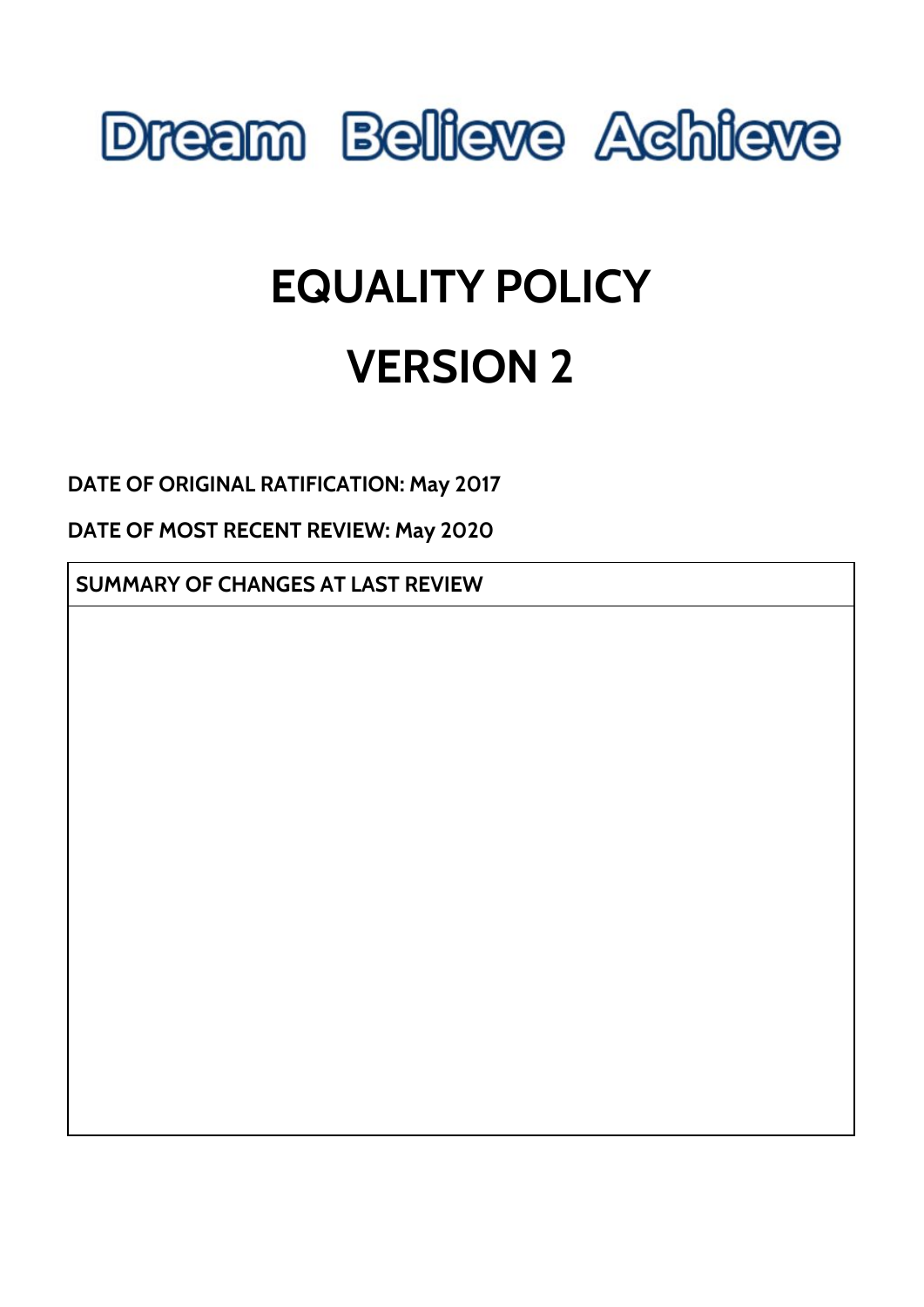

| <b>RECORD OF CONSULTATION</b> |                             |
|-------------------------------|-----------------------------|
| <b>DATE</b>                   | <b>CONSULTATION DETAILS</b> |
|                               |                             |
|                               |                             |
|                               |                             |
|                               |                             |
|                               |                             |
|                               |                             |
|                               |                             |
|                               |                             |

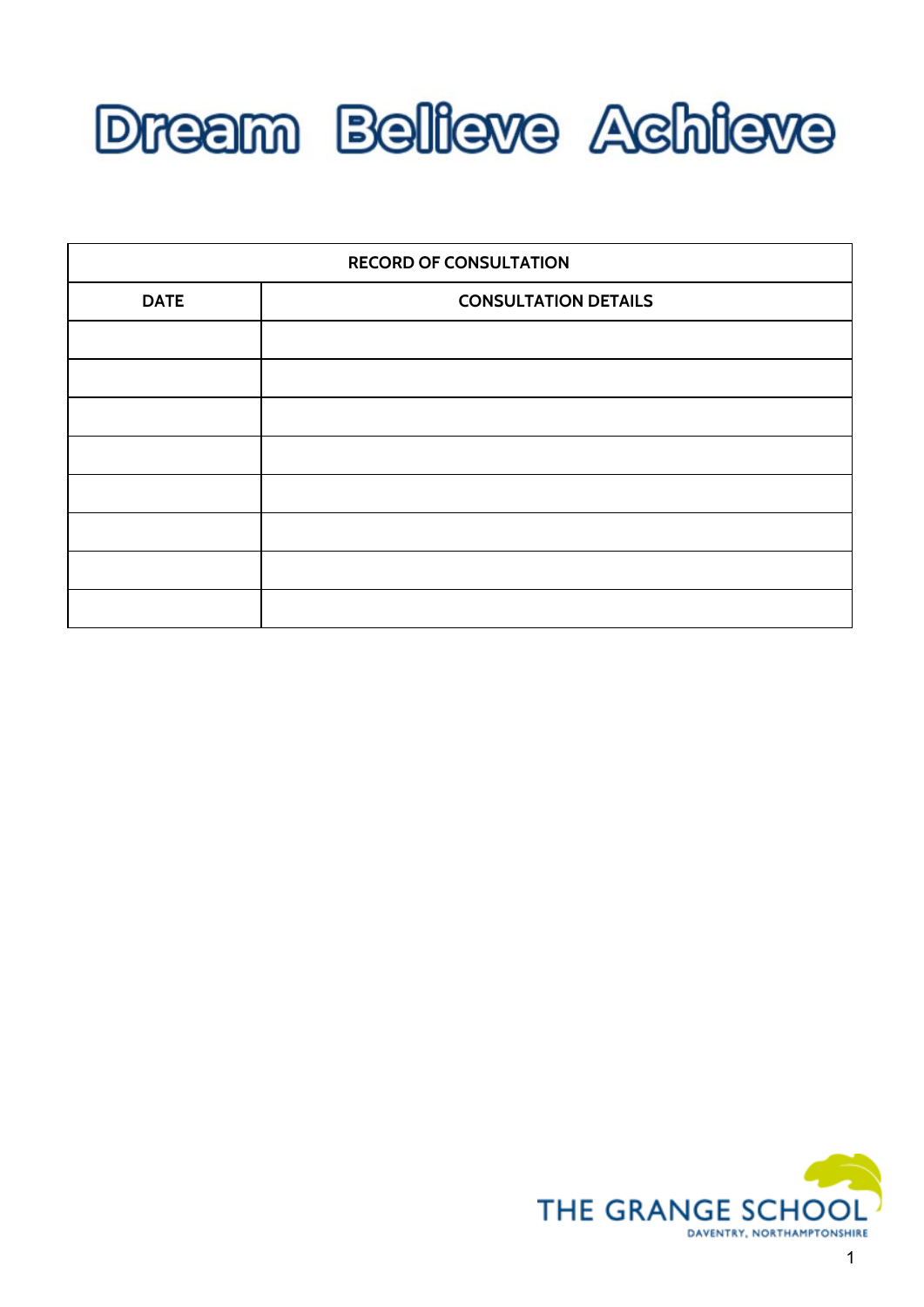## **Policy on Equal Opportunities**

(see also Disability Discrimination, Racial Equality and Inclusion Policy)

#### **Introduction**

At The Grange School we are committed to giving all our children every opportunity to achieve the highest of standards. We do this by taking account of pupils' varied experiences and needs. We offer a broad and balanced curriculum, and have high expectations of all children. The achievements, attitudes and well-being of all our children matter. This policy is intended to help to ensure that this school promotes the individuality of all children, irrespective of ethnicity, religion, attainment, age, disability, gender identification or background.

This policy accords with legislation:

- Race Relations (Amendment) Act 2000;
- Disability Discrimination (Amendment) Acts 2002 and 2005;
- Sex Discrimination Act 1975

#### **Aims and objectives**

We do not discriminate against anyone, be they staff or pupil or parent, on the grounds of ethnicity, religion, attainment, age, disability, gender or background.

We promote the principle of fairness and justice for all through the education that we provide in our school. We recognise that doing this may entail treating some pupils differently.

We seek to ensure that all pupils have equal access to the full range of educational opportunities provided by school.

We constantly strive to remove any forms of indirect discrimination that may form barriers to learning for some groups.

We ensure that all recruitment, employment, promotion and training systems are fair to all, and provide opportunities for everyone.

We challenge personal prejudice and stereotypical views whenever they occur.

We value each pupil's worth, we celebrate the individuality and cultural diversity of the community centred on our school, and we show respect for all minority groups.

We are aware that prejudice and stereotyping are caused by poor self-image and by ignorance. Through positive educational experiences, and support for each individual's legitimate point of view, we aim to promote positive social attitudes, and respect for all.

# **Racial equality**

In our school, we will:

- Strive to eliminate all forms of racism and racial discrimination;
- Promote equality of opportunity;
- Promote good relations between people of different racial and ethnic groups

It is the right of all pupils to receive the best education the school can provide, with access to all educational activities organised by the school. We do not tolerate any forms of racism or racist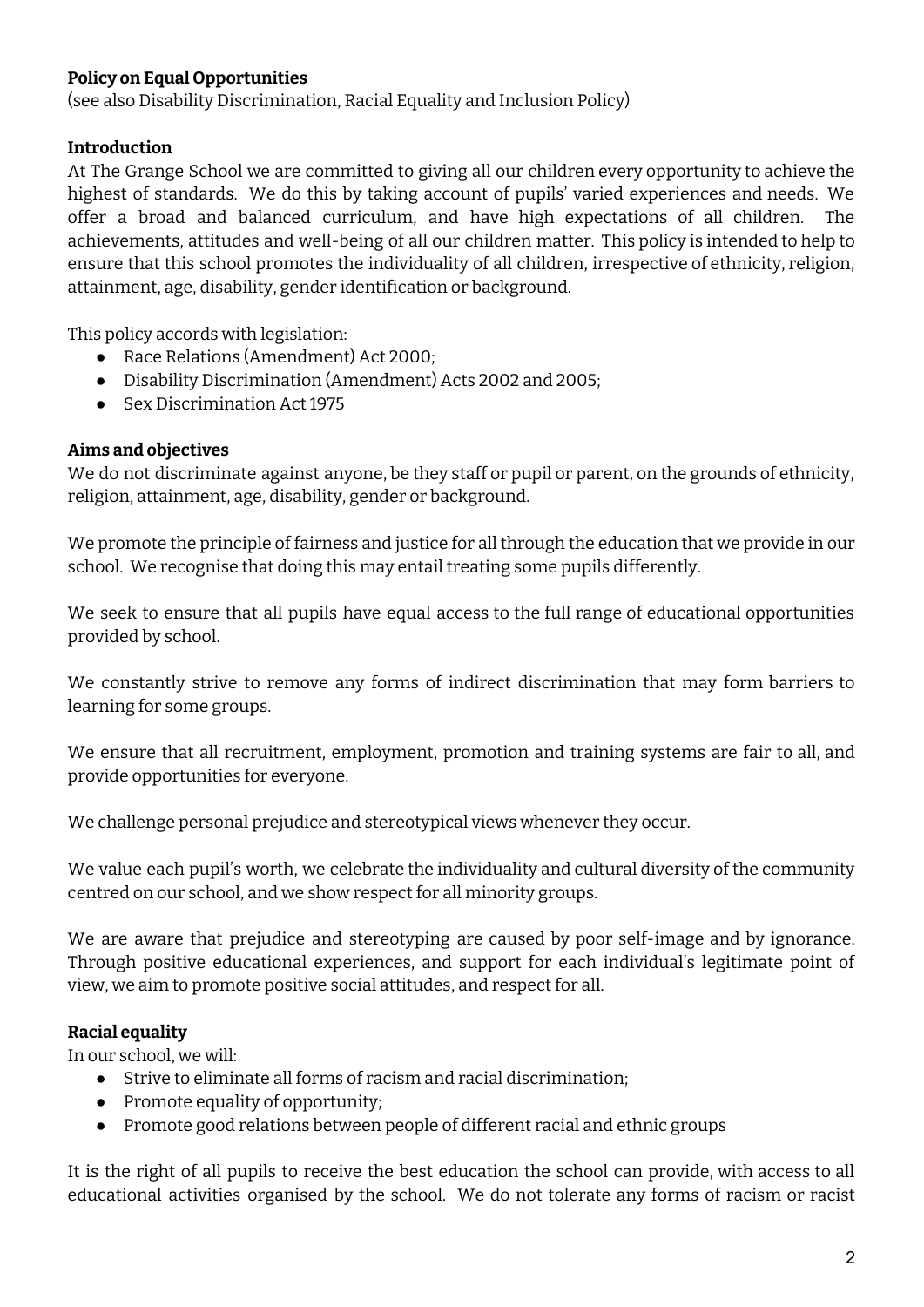behaviour. Should a racist incident occur, we will deal with it in accordance with school procedures (see policies for Racial Equality and for Behaviour and Discipline.)

We endeavour to make our school welcoming to all minority groups. Thus, for example, we will immediately remove any offensive graffiti that we may find in school. We promote an understanding of diverse cultures through the topics studied by the children, and we reflect this in the displays of work shown around the school.

Our curriculum reflects the attitudes, values and respect that we have for minority ethnic groups.

#### **Disability non-discrimination**

Some children in our school have disabilities. We are committed to meeting the needs of these children, as we are to meeting the needs of all within the school. The school fully meets the requirements of the amended Disability Discrimination Act that came into effect in 2005. All reasonable steps are taken to ensure that these children are not placed at a substantial disadvantage compared with non-disabled children.

The school is committed to providing an environment that allows disabled children full access to all areas of learning.

Teachers modify teaching and learning as appropriate for children with disabilities. For example, they may give additional time to complete certain activities, or modify teaching materials, or offer alternative activities where children are unable to manipulate tools or equipment.

#### **Gender equality**

We recognise that nationally, the achievement of boys is falling behind that of girls. We are committed to seeing all individuals and groups of pupils making the best progress possible in our school.

We have put in place a number of measures to raise the achievement of the boys. These include:

- Dealing with negative aspects of boy's behaviour, including bullying and name-calling
- Removing gender bias from our resources
- Making sure that our displays reflect boys and men as effective learners and achievers
- Encouraging boys to read fiction

To make our teaching more accessible to boys, we:

- May begin a lesson by stating the learning outcomes, and giving the 'big picture'
- Employ a variety of activities, and include a kinaesthetic element
- Deliver work in bite-sized chunks, with 'brain breaks' and new starts
- Provide challenge, competition and short-term goals
- Give regular positive feedback and rewards
- Set writing tasks that are cross-curricular, that have been modelled first, and for which there are frames and scaffolds available

We realise that although gender is one of the key factors affecting educational performance, it affects different sub-groups of boys and girls in different ways. Social class, ethnic origin and local context are all strongly linked to performance. We also seek to ensure that policies designed to improve the boys' attainment do not do so at the expense of achievement by the girls.

#### The role of governors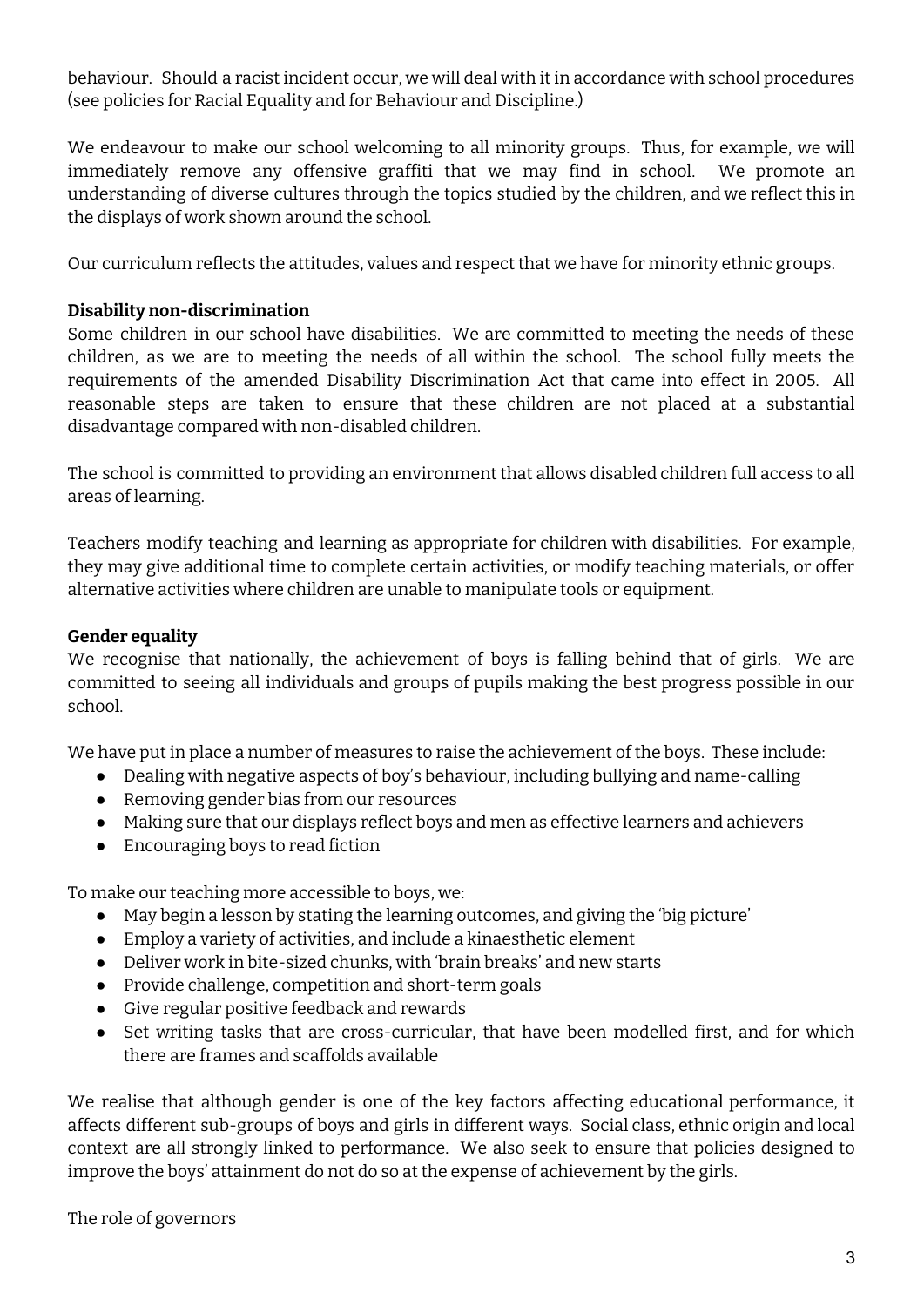In this policy statement, the governing body has set out its commitment to equal opportunities, and it will continue to do all it can to ensure that all members of the school community are treated both fairly and equally.

The governing body collects, analyses and evaluates a range of school data. We check that all pupils are making the best possible progress, and that no group of pupils is underachieving. To do this, we monitor:

- Admissions
- Attainment
- Exclusions
- Rewards and sanctions
- Parents' and pupils' questionnaires

The governing body seeks to ensure that people with disabilities are not discriminated against when applying for jobs at our school. The governors take all reasonable steps to ensure that the school environment properly accommodates people with disabilities.

The governors welcome all applications to join the school, whatever background or disability a child may have.

The governing body ensures that no child is discriminated against whilst in our school on account of their sex, religion or race. So, for example, all children have access to the full range of the curriculum, and regulations regarding school uniform will be applied equally to boys and girls. If a child's religion has a bearing on school uniform, then the school will deal with each case sensitively, and with respect for the child's cultural traditions.

# **The role ofthe head teacher and deputy head teacher**

It is the HT/DHTs role to implement the school's policy on equal opportunities, and she is supported by the governing body in so doing.

It is the HT/DHTs role to make sure that all staff are aware of the school policy on equal opportunities, and that teachers apply these guidelines fairly in all situations.

The HT/AHT ensures that all appointments panels give due regards to this policy, so that no one is discriminated against.

The HT/DHT promotes the principle of equal opportunity when developing the curriculum, and in providing opportunities for training.

The HT/DHT promotes respect for other people in all aspects of school life; in the assembly, for example, respect for other people is a regular theme, as it is also in displays around the school.

The HT/DHT views all incidents of unfair treatment, and any racist incidents, with due concern.

# **The role ofthe class teacher**

Class teachers recognise their own prejudices, but do their best to ensure that all pupils are treated fairly and with respect. We do not knowingly discriminate against any child.

When selecting classroom material, teachers strive to provide resources which give positive images, and which challenge stereotypical images of minority groups.